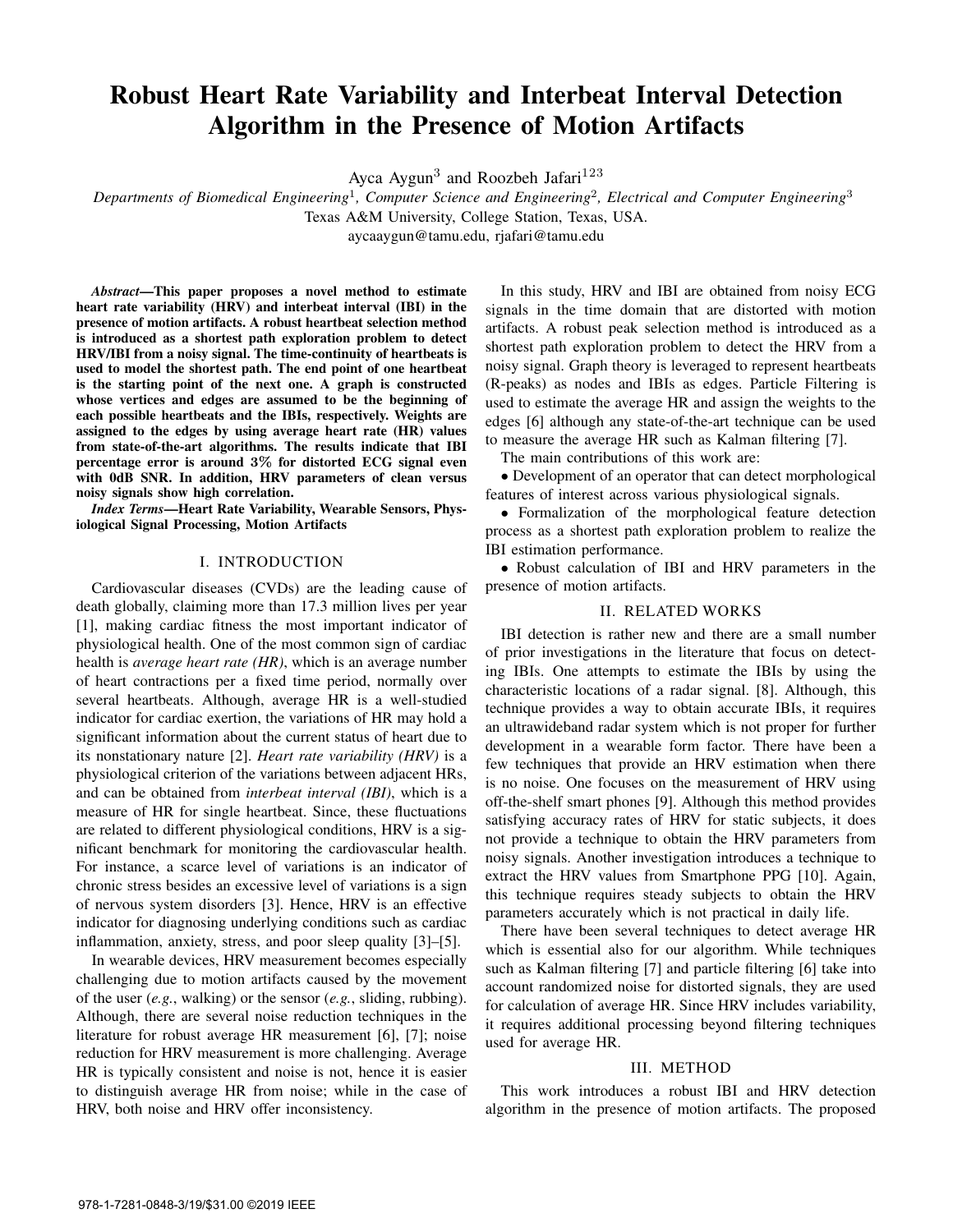method is applicable to different signal modalities which is explained in the following section in detail.

## *A. Physiological Signal Modalities*

There are various physiological signal modalities represented in Fig. 1, all of them have different characteristics such as the foot of a bio-impedance (Bio-Z) signal, R-peak of an ECG signal, and maximum slope or systolic peak of a PPG signal.



Fig. 1: Different Physiological Signal Modalities to Monitor the Cardiac Activity [11].

This work explores the detection of R-peaks and IBIs in a noisy ECG signal to estimate the IBI/HRV. The R-peaks are estimated with the help of the sequential alignments of IBIs in time domain and the strength of R-peaks. IBI for ECG is the time difference between two consecutive R-peaks. Fig. 2 represents two R-peaks of an ECG signal and an IBI between them.



Fig. 2: ECG Signal showing two R-peaks and an IBI.

## *B. Observation Mechanism*

The flowchart of our proposed IBI/HRV detection algorithm is presented in Fig. 3. First, the noisy signal is passed through a number of static filters to remove the out of band noise. In this work, a noisy ECG signal is preprocessed to remove the out-of-band noise with a high pass filter (HPF) with 0.5Hz cutoff frequency and continuous wavelet transform (CWT) with the Mexican hat wavelet by applying a center frequency of 0.25Hz suggested in the previous work [6]. Next, a feature detection operator is used to detect the morphological features of the signal. For the current work, the morphological feature detection operator is used to obtain all possible choices of Rpeaks as a significant signal characteristic of an ECG signal and these R-peaks are used inside the shortest path calculation. Since this mechanism is signal-agnostic, it can be used for various signal modalities, such as the maximum slope or the systolic peak detection of a PPG waveform instead of Rpeak for an ECG signal. Finally, a graph model is constructed and a shortest path is calculated that denotes the most likely sequence of heartbeats (R-peaks for ECG) in the presence of the remaining in-band noise.

#### *C. Shortest Path Calculation*

A graph is constructed where the vertices represent candidate R-peaks, and the edges represent IBIs. The weights of the edges are a function of the average IBI calculated from the average HR. In the time domain, R-peaks are sequentially aligned with no discontinuity between them, *i.e.*, the ending R-peak of a certain IBI is the starting R-peak of the subsequent IBI. Then, a shortest path calculation is used for the detection of the R-peaks. Fig. 4 shows a schematic for the shortest path calculation. A particle filter approach is used to calculate average HR [6], which is then used for calculating the IBI as:

$$
IBI_{avg} = \frac{60000}{HR_{avg}} [ms]
$$
 (1)

To provide an illustrative example, at the top of the Fig. 4, the peaks of the noisy ECG and the true R-peaks of the clean ECG are indicated with green and red signs, respectively. The vertices (candidate R-peaks) are indicated as  $v_1, v_2, ..., v_N$ where  $N$  is the number of vertices. The time difference between two vertices,  $v_i$  and  $v_j$ , is represented as the edge  $e_{ij}$ . We have color coded the edges to demonstrate how our technique works. All edges are defined either as possible edge (green) or as unlikely edge (red) by means of their weights, seen at the bottom of the Fig. 4. We need to determine proper weights to the edges to capture this property. After the weights are assigned to the edges, the path with the smallest cost is likely the best set of R-peaks. The caveat is to design the weights so the most likely edges for representing the most likely R-peaks will be selected for the final shortest path. In the following, we explain how the edge weights are constructed.

In this work, we obtain the average HR/IBI using particle filtering technique for 8-sec windows, that are centered around the candidate R-peaks. For any 8-sec time window, the minimum and maximum IBI values are defined as follows:

$$
(IBI_{min})_i = (IBI_{avg})_i - \varepsilon \tag{2}
$$

$$
(IBI_{max})_i = (IBI_{avg})_i + \varepsilon \tag{3}
$$

In this work, the  $\varepsilon$  is chosen as 0.05 seconds empirically to obtain the  $(IBI_{min})_i$  and  $(IBI_{max})_i$  values dynamically for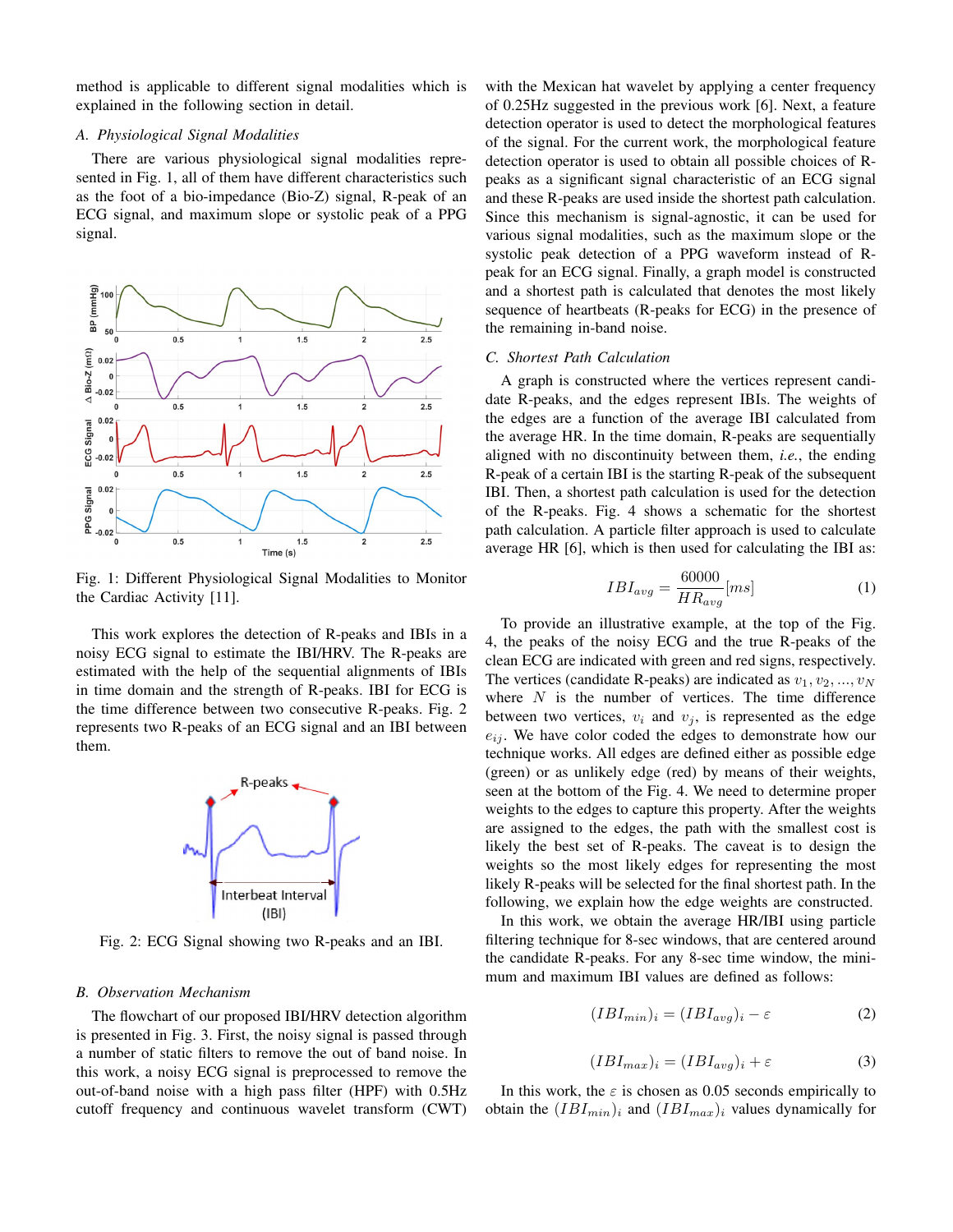

Fig. 3: Flowchart of the IBI/HRV Detection Algorithm



Fig. 4: Shortest Path Modeling and Node Detection

each vertex. Finally, the weight for an edge  $e_{ij}$  is represented by  $w_{ij}$ , such that:

$$
w_{ij} = e^{min(|(IBI_{min})_i - e_{ij}|, |(IBI_{max})_i - e_{ij}|)}
$$
(4)

If  $e_{ij}$  lies within the range  $(IBI_{min})_i$  and  $(IBI_{max})_i$ , it is assigned a weight of zero.

The exponential function increases the penalization when the distance between any pair of vertices is not between  $(IBI_{min})$ <sub>i</sub> and  $(IBI_{max})$ <sub>i</sub> thresholds, penalizing unlikely Rpeaks. Considering each new R-peak starts when the previous R-peak ends, this problem reduces to finding a possible path connecting the first R-peak to the last R-peak. The path with least cost selects the most likely R-peaks closer to average IBI. The details are presented in Algorithm 1.

Algorithm 1 Shortest Path Modeling, Cost Assignment and Shortest Path Detection

- Calculate the weights: for  $i = 2$  to N do for  $j = i - m_i$  to  $i - 1$  do Calculate  $w_{ij}$ end for

$$
w_i = min(w_{ij} + w_j)
$$
  
\n
$$
pn_{v_i} = arg\min_{v_j \in C_i} (w_{ij} + w_j)
$$
  
\nfor

#### end for

where  $m_i$  is the number of former neighbors of  $v_i$  ( $m_i < i$ ) and  $pn_i$  is the chosen previous node for  $v_i$  that contributes minimum accumulated cost to the candidate node  $v_i$ .

-Decide the minimum accumulated distance in the last time interval  $(t_{min})_N$ . The last node set:

$$
P_N = (v_{N-m_N}, ..., v_{N-1}, v_N)
$$

 $P_N = (v_{N-m_N}, ..., v_{N-1}, v_N)$ <br>The smallest accumulated distance is decided as below:

 $v_{chosen} = argmin((w_N, w_{N-1}, ..., w_{N-m_N}))$  where<br>  $N - m_N, \quad N - 1, N$ 

$$
k = N - m_N, ..., N - 1, N.
$$
  
\n
$$
V_{chosen} = v_{chosen}
$$
  
\nwhere  $v \cdot$  is the chosen

where  $v_{chosen}$  is the chosen last vertex and  $V_{chosen}$  is the set of all chosen vertices set of all chosen vertices.

-Backward search: for  $k = N$  to 1 do if  $v_{chosen} == v_k$  then  $v_k = pn_k$ end if  $V_{chosen} = (V_{chosen}, v_k)$ end for

# IV. EXPERIMENTAL RESULTS

#### *A. Experimental Setup*

ECG signals, corrupted with real motion artifact noise, are used from the MIT-BIH Noise Stress Test Database to test the performance of our algorithm [12], [13]. Three signal distortion levels are used: 6dB, 3dB, and 0dB. The clean reference ECG signals are taken from the IEEE Signal Processing Cup 2015 (SP Cup) database [14].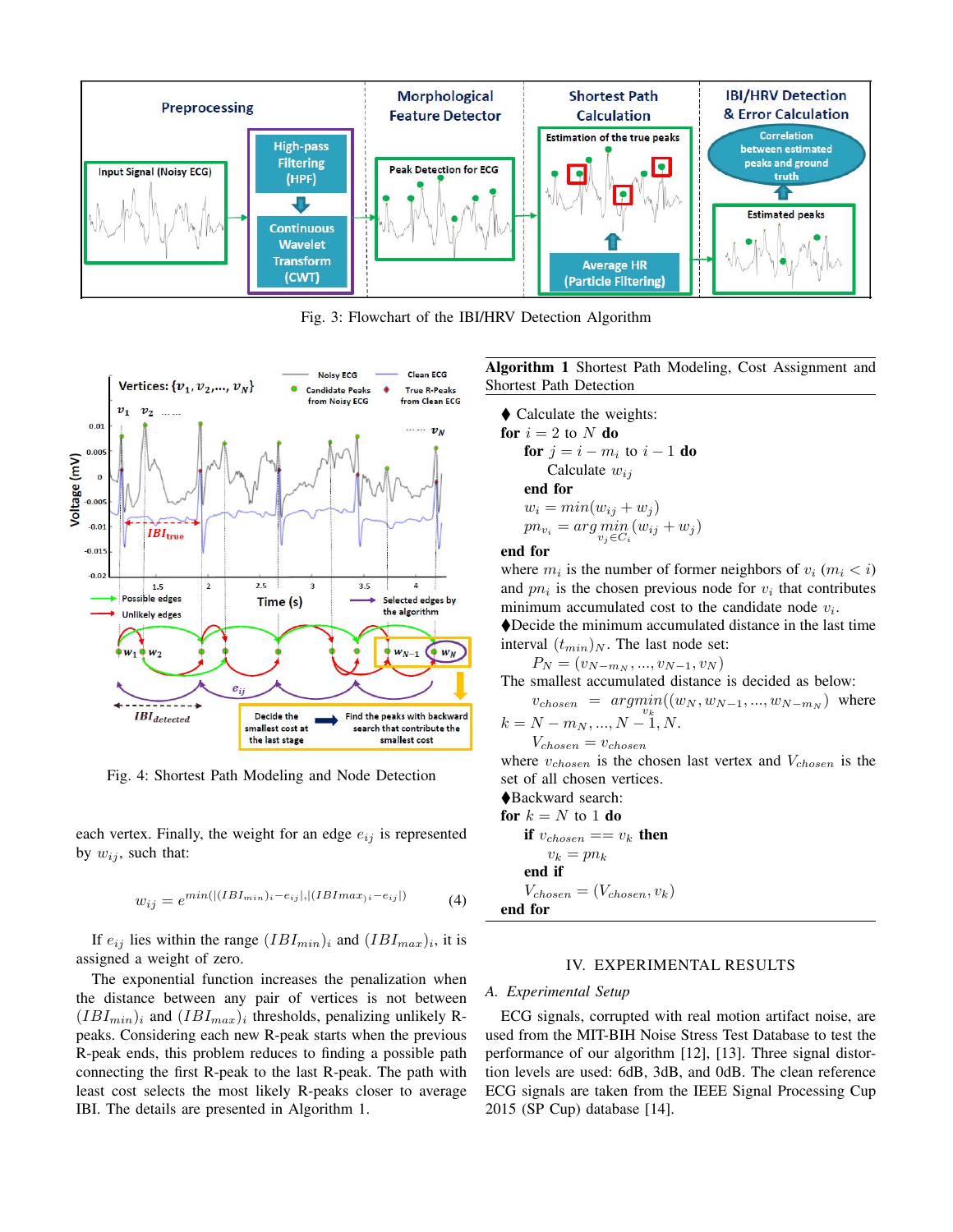TABLE I: IBI Percentage Errors for Different SNR Levels

| Subjects<br>SNR Level |      | ∸    |      |      |      |      |      |      |      | 10   |      | 12   | Average  |
|-----------------------|------|------|------|------|------|------|------|------|------|------|------|------|----------|
| 6dB                   | 0.87 | 0.55 | 0.53 | 0.37 | 0.34 | 2.08 | 3.39 | 0.39 | 0.54 | 0.53 | 2.61 | 0.62 | 1.07%    |
| 3dB                   | 1.77 | 1.36 | 1.01 | 0.85 | 1.18 | 3.44 | 2.23 | 1.09 | 1.16 | 0.71 | 2.87 | 1.55 | $1.60\%$ |
| 0dB                   | 3.06 | 3.84 | 2.74 | 1.72 | 2.86 | 2.85 | 3.96 | 4.39 | 3.60 | 1.83 | 4.11 | 3.93 | 3.25%    |

The IBI percentage errors are calculated by using the estimated IBIs from noisy ECG and the true IBIs obtained from the clean reference ECG with the equation as follows:

$$
IBI_{err} = \frac{1}{n} \sum_{i=1}^{n} \left[ \frac{\left| t_i - t'_i \right| + \left| t_{i+1} - t'_{i+1} \right|}{\left| t_i - t_{i+1} \right|} \times 100 \right] \tag{5}
$$

where *n* is the number of IBIs,  $t_i$ 's are true R-peaks from the clean reference ECG signal and  $t_i$ 's are the estimated R-peaks<br>from the noisy ECG signal from the noisy ECG signal.

The estimated IBIs are used as inputs into the Kubios software for obtaining the HRV parameters [15]. Then, the correlations between the HRV results from the reference nonnoisy signals and the HRV results from the noise-induced signals are calculated. Six different HRV parameters are chosen: the mean IBI (ms), the SDNN (standard deviation of IBI in ms), the mean HR  $(1/min)$ , the STD HR (standard deviation of HR in  $1/min$ , the VLF power (very low frequency power in  $ms^2$ ), and the total power  $(ms^2)$ .

#### *B. Results and Discussions*

Table I shows the IBI percentage errors for 12 different subjects at three different noise levels. The errors are <sup>1</sup>.07%, <sup>1</sup>.60%, and <sup>3</sup>.25% for the SNR values of 6dB, 3dB, and 0dB, respectively. The results show that the proposed method provides a good accuracy for detecting IBI even when the signal strength is highly corrupted at 0dB SNR. The correlations of the six HRV parameters between the results from the clean ECG and the estimated results from the noisy ECG corrupted by different SNR values are represented in Table II, which hover around 0.96. The results indicate that the true values and the estimations are highly correlated even with 0dB SNR.

TABLE II: Correlation of HRV Parameters Between Ground Truth and Obtained Results for Different SNR Levels

| <b>SNR</b> Level<br>HRV Parameter | 6dB                    | 3dB                     | 0dB                    |
|-----------------------------------|------------------------|-------------------------|------------------------|
| Mean IBI                          | 0.9960(p<0.001)        | $0.9955$ p $< 0.001$ )  | 0.9956 ( $p<0.001$ )   |
| STD RR (SDNN)                     | $0.9814$ ( $p<0.001$ ) | $0.9740$ ( $p<0.001$ )  | 0.9598(p<0.001)        |
| Mean HR                           | 0.9960(p<0.001)        | $0.9957$ ( $p<0.001$ )  | 0.9958 ( $p<0.001$ )   |
| <b>STD HR</b>                     | $0.9297$ ( $p<0.001$ ) | $0.9478$ ( $p<0.001$ )  | 0.8995(p<0.001)        |
| <b>VLF</b> Power                  | $0.8981$ ( $p<0.001$ ) | $0.8995$ (p $< 0.001$ ) | $0.9293$ ( $p<0.001$ ) |
| <b>Total Power</b>                | $0.9569$ ( $p<0.001$ ) | 0.9533(p<0.001)         | 0.9588(p<0.001)        |

Fig. 5 shows the correlation plots of two different HRV parameters (SDNN and Total Power) between the results from the clean ECG and the estimated results from the noisy ECG corrupted by different SNR values. The HRV parameters are obtained from 12 subjects individually and for three SNR levels. We observed high correlation even with 0dB SNR.



Fig. 5: Correlation Plots of HRV Parameters: (a) SDNN (ms), (b) Total Power  $(ms^2)$ .

#### V. CONCLUSION

In this work, a shortest path algorithm is used to detect Rpeaks from a noisy ECG signal for the robust estimation of IBI and HRV. Our experimental results indicate a low average IBI error of around 3% and high correlation of HRV parameters even for signals highly corrupted with motion artifact noise. A morphological feature detection operator is used to leverage the signal characteristics of an ECG signal. Moreover, this operator can be applied to different sensor modalities for future work such as PPG and Bio-Z for similar motion artifact rejection techniques. Additionally, this algorithm is particularly